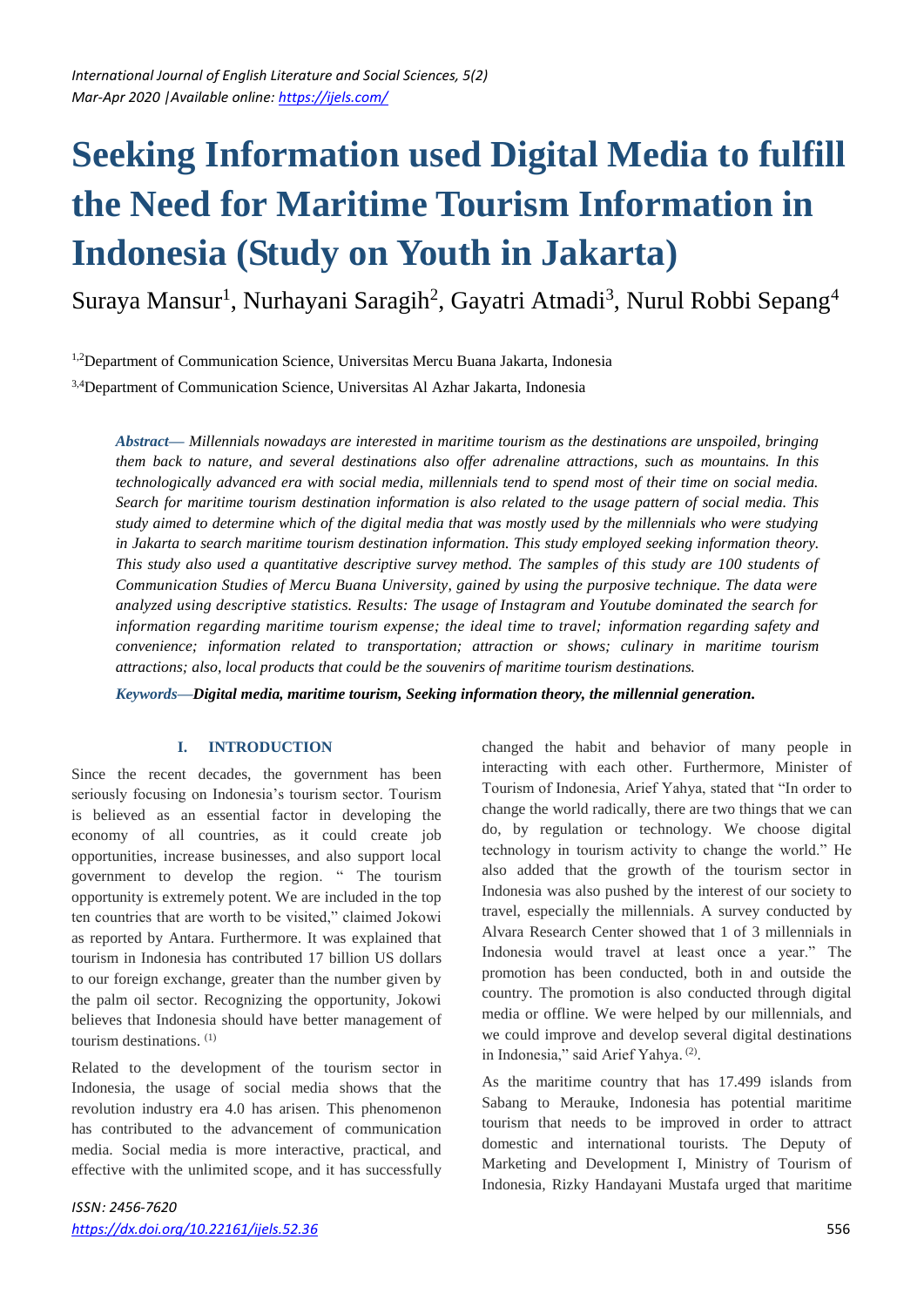tourism is Indonesia is very potential, thus, the government decided to give more focus on the maritime sector. "The ministry of tourism will develop ten new tourist destinations in Indonesia, and seven of those are maritimebased tourism," said Rizki H.M. In addition, The Rector of ITS, Prof. Ir. Joni Hermana stated that the potency of maritime tourism has reached 1.38 trillion USD, eight times greater than the current Indonesian Budget. "However, 25% of poverty in Indonesia was found in the coastal area. This is definitely the challenge for our country," he added. (3)

Based on the problem elaborated above, serious action is needed to support the maritime tourism by the usage of digital media to fulfill the need for maritime tourism destination information among the millennials in Jakarta who tend to travel to several maritime tourism destinations in Indonesia. Thus, an analytical and descriptive understanding of digital media that are mostly used by the millennials in Jakarta is needed, and also, the digital media studied are included websites, Facebook, Instagram, youtube, and blog.

According to the Constitution of the Republic of Indonesia No. 10 2009 on Tourism, especially Article 20 that "Every tourist has the right to get accurate information regarding tourist attraction" (Junaid, 2016) and the agenda of the Ministry of Tourism since October 2017 is to keep improving the promotion strategy, thus, a study that is able to analyze the message of the digital media used by the people in Jabodetabek is needed, especially the message of digital media that provide information regarding maritime tourism destination in Indonesia. The deeper and accurate understanding of the digital media chosen is expected to support the improvement of the promotion strategy of digital media. The changes in accessing information in this digital era, where there is an increase in interest and willingness to find information independently through the internet (Wilson, 2008). Kent, Taylor & White (Kent, Taylor, & White, 2003) websites for the corporation is not only to provide information but also as the public relations media for the institution. The search for information on the internet is triggered by the society who eager to know the information that they need. (Gottlieb, Oudeyer, Lopes, & Baranes, 2013). Furthermore, the search for information regarding tourism destination tends to the internet (Almeida-Santana & Moreno-Gil, 2017) and even social media (Kim, Joanna Sin, & Yoo-Lee, 2014), (Cahyanto et al., 2016)

*ISSN: 2456-7620* Social media has successfully stimulated social engagement. Social engagement is the ability to maintain the scope of the relationships and social activity, or

*<https://dx.doi.org/10.22161/ijels.52.36>*557

participation in social activity. (Mansur & Ali, 2017), (Cabiddu, Carlo, & Piccoli, 2014), (Dolan, Conduit, Fahy, & Goodman, 2016)

Based on the research conducted by *We Are Social,* 64% of the population in Indonesia are exposed to the internet and 59% of the population are the active users of social media. The five most used social media are Facebook, Youtube, Instagram, Tumblr, and QZone. (We Are Social, January 2020).



*Fig.1: The Digitalization in Indonesia (source: https://wearesocial.com/blog/2020/01/globaldigital-report-2020 )*

The background above has led the researcher to the research question of this study, which is "How far the usage of digital media in fulfilling the need for a maritime tourism destination in Indonesia on millennials in Jakarta?"

#### **II. LITERATURE REVIEW**

A study on tourism in Indonesia attracted many groups, such as academics, tourism journalists, traveling community, and also the people who are interested in the development of culture, culinary, religious, shopping, and maritime tourism. However, the study on the usage of digital media to fulfill the need for information regarding maritime tourism destinations in Indonesia on millennials in Jakarta was never conducted until the present. Some of the studies analyzed the maritime tourism and digital media as an interactive promotion facility for the development of tourism in Indonesia.

Studies on tourism have been conducted, for instance, by Yeni Imaniar Hamzah on the Potency of Social Media as Interactive Promotion Facility for Tourism in Indonesia (Hamzah et al., 2013), the search for Indonesia's tourist destination (Sihite & Nugroho, 2018), Information System Strengthening on Digital-Based Tourism (Junaid, 2019), (Junaid, 2016), (Junaid, 2018).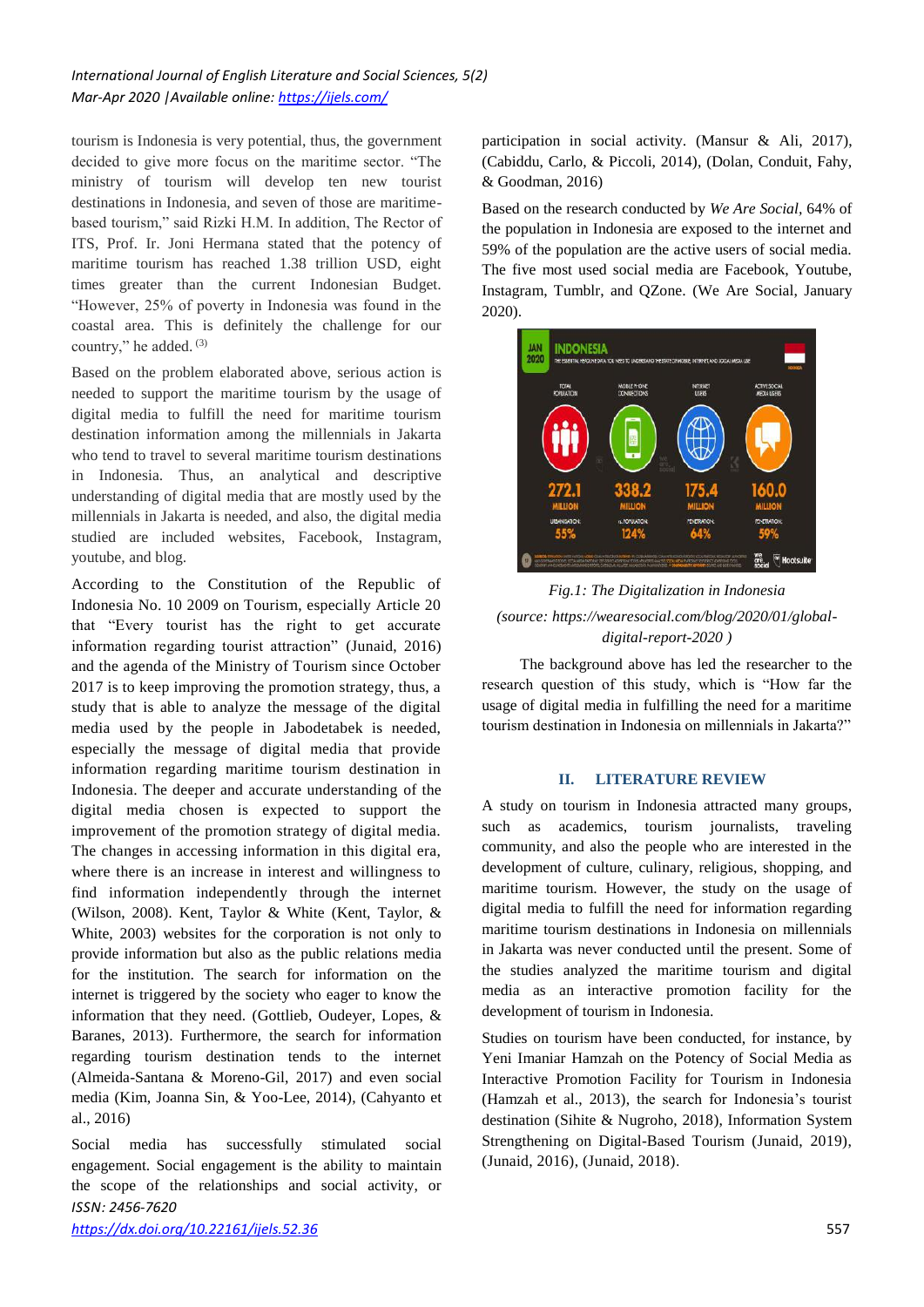Tourism promotion is generally about the facility and the access of transportation (Junaid, 2019) convenience (Goossens, 2000) safety (Junaid & D'Hauteserre, 2017), expenses (Gursoy & McCleary, 2004), culinary (Sayogi & Demartoto, 2018), souvenirs or local products (Sayogi & Demartoto, 2018), and hospitality (Sigala, Christou, & Gretzel, 2016), (Almeida-Santana & Moreno-Gil, 2017), (Cahyanto et al., 2016).

The youth who are familiar with social media will search for information regarding maritime tourism destination. This habit is in accordance with the studies on travel awareness through social media (Hanana, Elian, & Marta, 2017), searching for information through social media (Chung & Koo, 2015), trend in seeking information through social media (Almeida-Santana & Moreno-Gil, 2017), customer engagement (Harrigan, Evers, Miles, & Daly, 2017), traveling behavior (Rodríguez, 2009).

The behavior of seeking information through social media has been conducted by the millennials (Hamid, Bukhari, Ravana, Norman, & Ijab, 2016), the time that influences when someone is seeking information (Savolainen, 2006), search for information conducted by the travelers (Kambele, Li, & Zhou, 2015), search for information through social network (Borgatti & Cross, 2003), seeking information through Facebook (Asghar, 2015), and seeking information in digital library (Taylor, 2015).

#### **III. METHOD**

This study employed mixed methods which focused on the data collecting and analysis, also combining quantitative and qualitative data, both in single study and series study. According to Creswell(Cresswell, Plano-Clark, Gutmann, & Hanson, 2003), mixed-method is an approach that combines qualitative and quantitative research. There are several strategies in mixed-method, and this study used sequential explanatory. Creswell also urged that in employing the strategy, the first step to be executed is quantitative data collecting and analysis, followed by qualitative data collecting and analysis obtained based on the result of focus group discussion.

*ISSN: 2456-7620* The population of this study is the students who study and live in Jakarta and several regions in Indonesia with characteristics as follows: (1) Students of Mercubuana University who are  $17 - 24$  years old. (2) Possess at least one experience of solo/family traveling to any maritime tourism destination in Indonesia. (3) An active user of digital media, such as websites, Facebook, Instagram, Youtube, and blog to fulfill their need for information

regarding maritime tourism destinations in Indonesia. The samples were limited to 100 students of Communication Studies of Mercu Buana University.

Data were collected by distributing questionnaires and conducting focus group discussions (Hennink & Leavy, 2015) with 30 informants involved (taken from 100 respondents that have answered the questionnaire) based on the interview guidance provided.

The researcher conducted an instrument test to measure whether the instrument or questionnaire that would be implemented could measure accurately. The result of Cronbach's Alpha Reliability Test is 0.959, which means that the instrument is reliable.

Meanwhile, the result of the validity test on the questionnaire instrument points, it was found that the result of all questions is above 0.3, which means that the entire instrument is valid. Data analysis employed is descriptive statistics. In addition, some analysis used are means, median, modus, and frequency table.

#### **IV. RESULT AND DISCUSSION**

This study was conducted in Mercu Buana University Jakarta by distributing a questionnaire to the students of the Faculty of Communication Studies. The results were described by explaining the identity of the respondents as follows: More than half of the respondents are female 76.9%, and the rest is male 23.1%. Most of the respondents are from Public Relations 94.9%, and the rest are from Marketing Communications and Broadcasting with each of 2.6%. More than half of the respondents accessed website once per week 68.4%, more than three times a week 17.1%, twice a week 10.3%, and three times a week 4.3%. More than half of the respondents accessed Facebook once per day (74.4%). The majority of the respondents accessed Instagram more than three times a day (75.2%). Almost half of the respondents (47.9%) accessed Youtube more than three times a day; once a day (24.8%). The majority of the respondents accessed the blog once a week (86.3%).

*Tables 1. Seeking Information About Travel Cost*

|                                 |     |     |      | Std.      |
|---------------------------------|-----|-----|------|-----------|
|                                 | Min | Max | Mean | Deviation |
| <b>Travel Cost Via Website</b>  |     | 4   | 2.90 | .607      |
| <b>Travel Cost Via Facebook</b> | 1   | 4   | 2.33 | .743      |
| Travel Cost Via Ig              |     | 4   | 3.09 | .601      |
| Travel Cost Via Youtube         |     | 4   | 2.95 | .680      |
| Travel Cost Via Blog            |     | 4   | 2.61 | .731      |
| Valid N (listwise)              | 117 | 117 |      |           |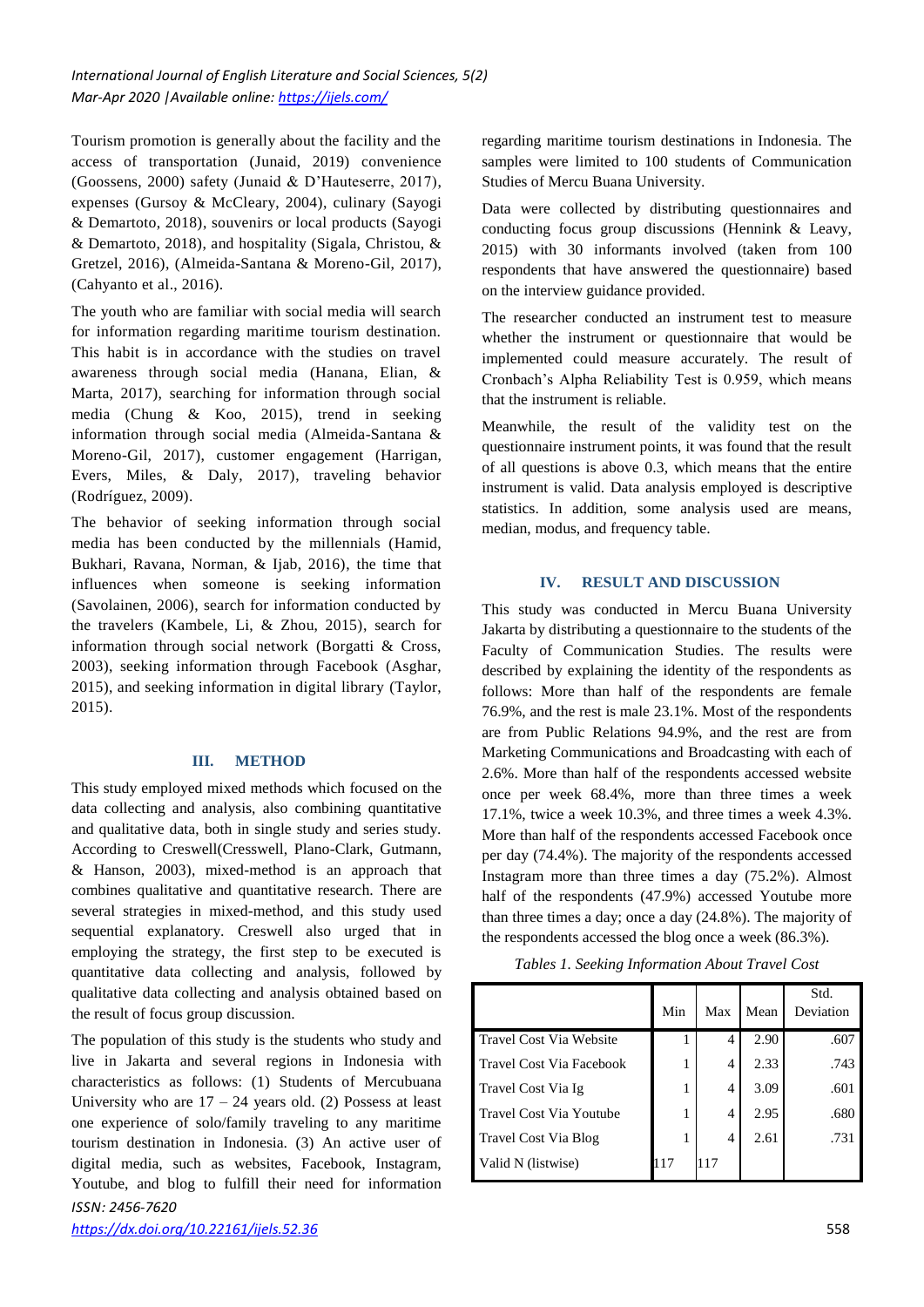The respondents searched for information regarding maritime travel cost mostly through Instagram with the mean of 3.09, the second alternative is Youtube (2.95) and followed by Website (2.90)

|                         | Min | Max | Mean | Std.<br>Deviation |  |
|-------------------------|-----|-----|------|-------------------|--|
| Ideal Time Via Website  |     | 4   | 2.82 | .624              |  |
| Ideal Time Via Facebook | 1   | 4   | 2.34 | .745              |  |
| Ideal Time Via Ig       | 1   | 4   | 3.12 | .618              |  |
| Ideal Time Via Youtube  | 1   | 4   | 3.03 | .642              |  |
| Ideal Time Via Blog     | 1   | 4   | 2.61 | .787              |  |
| Valid N (listwise)      |     |     |      |                   |  |

*Table 2. Seeking Information About Ideal Times*

The majority of the respondents searched for information regarding ideal time to travel to the maritime destination is through Instagram (3.12) and the second alternative is through Youtube (3.03)

*Table 3. Seeking Information About Safety*

|                     | Min | Max | Mean | Std.<br>Deviation |
|---------------------|-----|-----|------|-------------------|
| Safety Via Website  |     | 4   | 2.84 | .556              |
| Safety Via Facebook |     | 4   | 2.37 | .794              |
| Safety Via Ig       |     | 4   | 3.07 | .612              |
| Safety Via Youtube  | 1   | 4   | 3.04 | .635              |
| Safety Via Blog     |     | 4   | 2.59 | .767              |
| Valid N (listwise)  | 117 | 117 |      |                   |

The respondents searched for information regarding safety in maritime tourism destination through Instagram (3.07) and Youtube (3.04)

*Table 4. Seeking Information About Convenience*

|                             | Min | Max | Mean | Std.<br>Deviation |
|-----------------------------|-----|-----|------|-------------------|
| Convenience Via Website     | 1   | 4   | 2.94 | .562              |
| Convenience Via<br>Facebook | 1   | 4   | 2.46 | .794              |
| Convenience Via Ig          | 1   | 4   | 3.09 | .616              |
| Convenience Via Youtube     | 1   | 4   | 3.06 | .606              |
| Convenience Via Blog        | 1   | 4   | 2.62 | .717              |
| Valid N (listwise)          |     |     |      |                   |

The respondents searched for information regarding convenience is through Instagram (3.09) and Youtube (3.06)

|                                       | Min | Max | Mean | Std.<br>Deviation |
|---------------------------------------|-----|-----|------|-------------------|
| <b>Transportation Via Blog</b>        | 1   | 4   | 2.65 | .711              |
| <b>Transportation Via</b><br>Youtube  | 1   | 4   | 2.99 | .650              |
| <b>Transportation Via Ig</b>          | 1   | 4   | 3.05 | .641              |
| <b>Transportation Via</b><br>Facebook | 1   | 4   | 2.39 | .809              |
| <b>Transportation Via</b><br>Website  | 2   | 4   | 2.95 | .585              |
| Valid N (listwise)                    |     |     |      |                   |

The respondents searched for information regarding transportation to reach maritime tourism destination is through Instagram (3.05) and Youtube (2.99), followed by website (2.95)

*Table 6. Seeking Information About Attraction*

|                                |     |     |      | Std.      |
|--------------------------------|-----|-----|------|-----------|
|                                | Min | Max | Mean | Deviation |
| <b>Attraction Via Website</b>  | 1   | 4   | 2.88 | .618      |
| <b>Attraction Via Facebook</b> | 1   | 4   | 2.40 | .777      |
| Attraction Via Ig              |     | 4   | 3.13 | .595      |
| <b>Attraction Via Youtube</b>  | 2   | 4   | 3.03 | .579      |
| <b>Attraction Via Blog</b>     | 1   | 4   | 2.60 | .708      |
| Valid N (listwise)             |     |     |      |           |
|                                |     |     |      |           |

The respondents searched for information regarding attraction provided in maritime tourism destination is through Instagram (3.15) and Youtube (3.03)

|  |  | Table 7. Seeking Information About Culinary |  |  |
|--|--|---------------------------------------------|--|--|
|--|--|---------------------------------------------|--|--|

|                       | Min | Max | Mean | Std.<br>Deviation |
|-----------------------|-----|-----|------|-------------------|
| Culinary Via Website  | 1   | 4   | 2.88 | .604              |
| Culinary Via Facebook | 1   | 4   | 2.42 | .768              |
| Culinary Via Ig       | 1   | 4   | 3.16 | .601              |
| Culinary Via Youtube  | 2   | 4   | 3.08 | .559              |
| Culinary Via Blog     | 1   | 4   | 2.62 | .680              |
| Valid N (listwise)    |     |     |      |                   |

The respondents searched for information regarding culinary in maritime tourism destination is through Instagram (3.16) and Youtube (3.08)

*Table 5. Seeking Information About Transportation*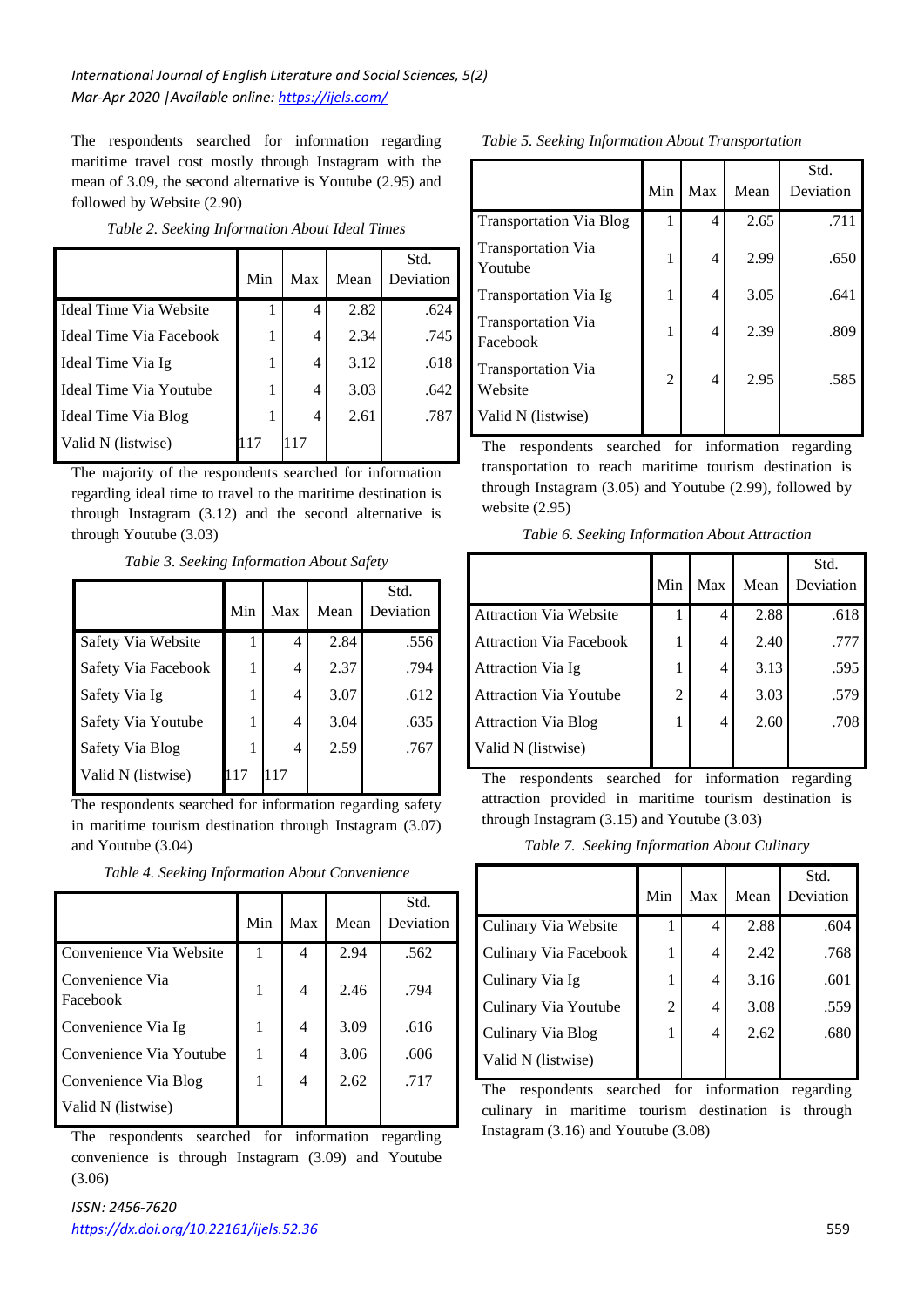|                               | Min            | Max | Mean | Std.<br>Deviation |
|-------------------------------|----------------|-----|------|-------------------|
| Local Product Via Blog        | 1              | 4   | 2.62 | .717              |
| Local Product Via<br>Website  | 1              | 4   | 2.88 | .607              |
| Local Product Via<br>Facebook | 1              | 4   | 2.44 | .771              |
| Local Product Via Ig          | 1              | 4   | 3.09 | .629              |
| Local Product Via<br>Youtube  | $\overline{2}$ | 4   | 3.03 | .556              |
| Valid N (listwise)            |                |     |      |                   |

*Table 8. Seeking Information about Local Product*

The respondents searched for information regarding local products during their trip to maritime tourism destination through Instagram (3.09) and Youtube (3.03). The respondents also recommended well-known maritime tourism destinations. The majority of the destinations are reachable, accessible, and rare to be found in the urban area. The respondents also recommended the destinations to others.

Furthermore, according to the focus group discussion conducted, these results were obtained: maritime tourism is an activity of spending the time on the beach or near the sea, the rest understand maritime tourism as activity in the sea such as diving, snorkeling, and many more.

While traveling to the maritime tourism destination, there are several things to be followed and paid attention to, including Safety, avoid to get too close to the sea; Sunset or sunrise to take pictures; Cleanliness, Convenience; Food; Budget; Strong Physical Condition.

These are the information needed regarding maritime tourism: Understand the information regarding the location, condition; weather; as to snorkel we need to ensure that the weather could support our activity; Homestay, or information regarding the nearest villa. We also need to look into the information regarding other facilities, for instance, when we are going to dive or snorkel, we should understand what we will need for the activities. Information regarding safety and medical appliances is also needed to prevent and overcome any accident.

The convenience during maritime tourism is Safety, as when the place is safe, we will feel comfortable; Cleanliness; and the attractions. The road that we would pass by to reach the destination should also be considered a crucial part. We should ensure that the road is safe to minimize any obstacle.

It is also essential to ensure the equipment and tools needed. Several questions regarding safety such as dangerous species and corals should be asked to the guardian. The rules should be paid attention to.

The ideal time to travel to maritime tourism destination is when/during the sunset or sunrise; we have the plan to travel more than one day and we have written down things that we are going to do during the vacation; taste and chances, where each individual has their own taste and chances, such as during eid when the places were crowded or after the eid when most people went back to work. Some travelers also believe that the ideal time to travel is when the others are busy with their works or during the weekdays; most of us also tend to consider the weather before travel.

The locations categorized as a maritime tourism destination are the location with the calmer sea. The location is usually well-known for people. However, some people also prefer to go to more quiet places, where fewer people hear about it.

The maritime tourism expenses are transportation, logistics, tent, place, cleaning services, and guardian. The expenses for the accommodation or villa, and many more. The tourist attraction that could be found is snorkeling, diving, sand-castle building, and surfing.

Consumption pattern behavior of using social media among millennials is dominated by the usage of Instagram, Twitter, and Youtube. As explained by the respondents: Khairunnisa: I use Instagram and Snapchat more often; Natasa: Twitter—I love threads written on the timeline; Shania: I prefer Twitter because I can find any information regarding affordable trips, recommendations, and many more; Delta: Youtube on travel vlog; Ridho: I actually prefer Path, but now I use Instagram more often.

The reason why they choose social media is Delta: Instagram because it makes easier for me to find information. Nur Alfiyyah: Youtube, I have a certain satisfaction after watching videos regarding tourism and traveling. Esti Wiranti: Youtube, the information provided is clearer.

Every social media has its own characteristics, including the weakness and benefits, as stated by our respondents: Natasa: Prefer to upload only the positive sides; Reza: The reviews written on blogs are more honest and detail; Tannya: I choose Youtube and Instagram because the information is visualized and it makes people are more interested; Ridho: Youtube and Instagram only show the bright sides without providing detail and descriptive information, thus, I prefer to blog.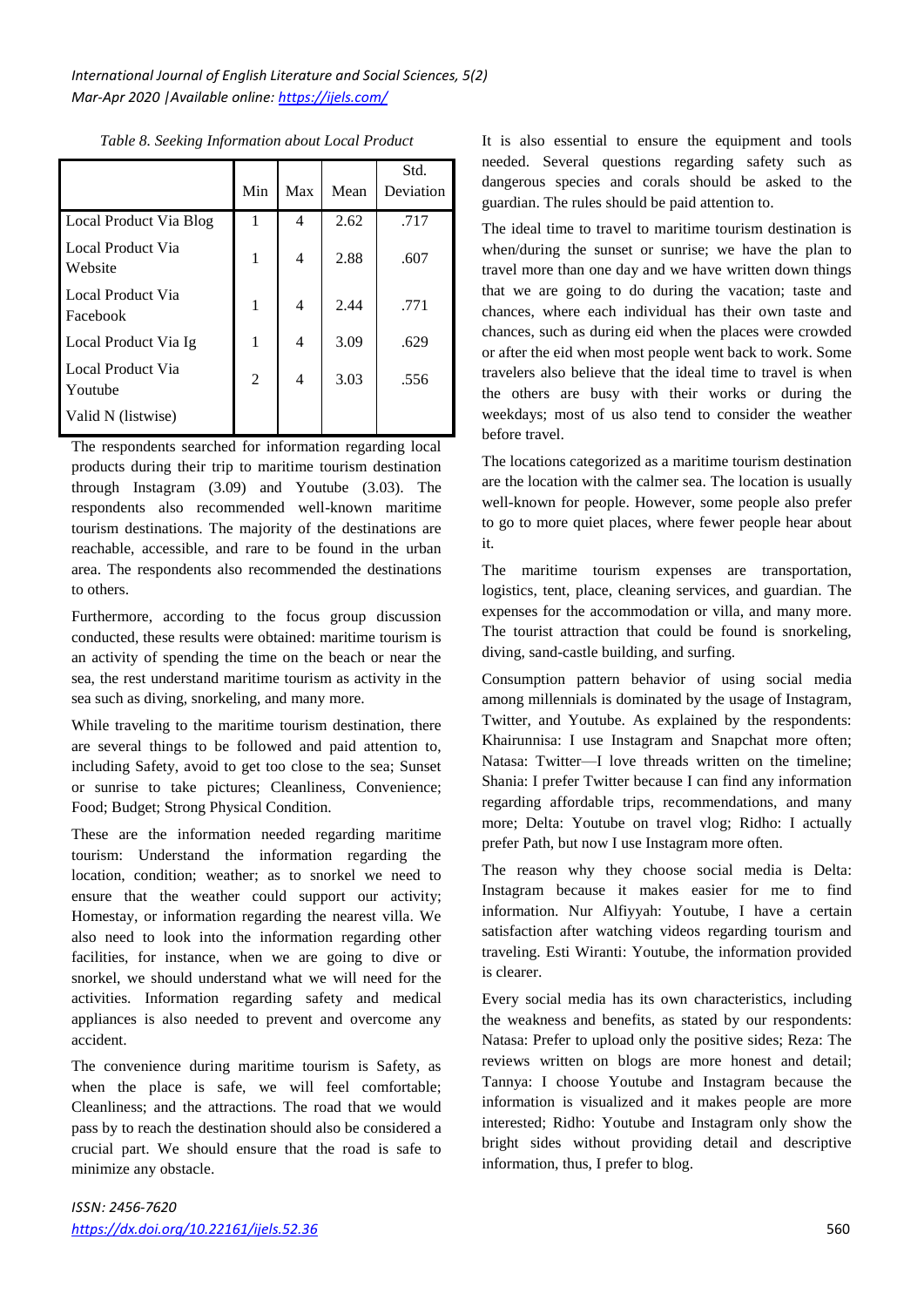We could dig deeper into information regarding maritime tourism needed by the millennials. First, preferred media to gain information regarding the maritime tourism destination: Reza: Google reference, because we could see the reviews and rates by the visitors; Tia: From people who have visited the destination because it is more reliable and honest; Natasa: Instagram, because each destination has its own account, including the information regarding the travel package offered; Tannya: Google Reference and Blog, as the reviews on the destinations are more reliable and honest.

Furthermore, the respondents also discussed the expenses of maritime tourism: Shania: Twitter, there are plenty of threads talking about traveling and recommended destination; Natasa: I prefer through Apps such as Traveloka and Pegi-Pegi.

Meanwhile, if the respondents want to get information regarding the ideal time to travel, they have various opinion such as Natasha: I usually check it through the timing diagram provided by Google; Reza: From people that I know have visited the place; Alfiyyah: I choose to check through official website; Ridho: I do not think that the official website provides enough information, I prefer to set the time to travel by myself.

The millennials also consider the information regarding safety and convenience during the travel to maritime tourism destinations. Moreover, several regions are the potential to have a tsunami, earthquakes, or floods. Thus, the information regarding safety is essentially needed. The respondents explained: Tannya: I prefer to seek for information regarding the safety and convenience through websites because it will show the reviews from people who have visited the places; Reza: I choose twitter, there are some people who post pictures and information regarding the cleanliness of the places; Ridho: I choose information provided on Instagram.

Transportation is also considered by our millennial respondents. Some destinations are not accessible, Sawarna Beach, for instance, and many more. The respondents also stated that: Dian N: When I looked for information regarding the destination, I have also received the information regarding the transportation needed to get there; Reza: Blog, because there is detail information regarding the transportation; Ridho: From people that I know have visited the place, thus, I can also arrange the budget.

Besides the beauty of the sea, maritime tourism destination also offers the natural beauty of the beach and interesting attractions as the supporting facilities. Thus, the information regarding the attraction is essentially needed for the millennials. It is believed that by knowing the attractions, our respondents could prepare the equipment needed such as swimsuits, diving equipment, and many more. The respondents stated that: Dian N: I got the information regarding the attraction through TV and Youtube; Reza: I do the same thing, TV and Youtube provide clearer information regarding the attraction on maritime tourism destination; Tia: I seek for the information through people's update on social media, for example, Instastories (Instagram).

Another important thing that is needed is the traditional dish. Information regarding local food or traditional dish provided on maritime tourism destination could be gained through Graziani: Youtube, several content creators have vlogs that review traditional food in detail; Alfiyyah: I prefer seeking the information through TV because I can also know the price of each food; Dea P: I seek for the information through Zomato App, because I can see the information regarding the price and the menu.

Similar to traditional food, local products that are originally made in maritime tourism destination is also important. The local products could be bought and brought as souvenirs. Such as shells, pearls, and many more. The respondents looked for information regarding the local products through social media such as Shania: I love to find local products in social media because some of them are well-known such as Joger Bali; Reza: I hear from people who have visited the places. Thus, I can also know the information about the price and the quality; Alfiyaah: Official website, as there will be detail information provided regarding the products.

#### **V. CONCLUSION**

The maritime tourism destinations preferred by the millennials are the places that provide natural ambiance and also attractions that challenge their adrenaline, such as the mountains. In this advance technological era where the millennials tend to be dependent on social media, the search for information regarding maritime tourism destinations is also related to the usage of social media.

Based on the results, the usage of Instagram and Youtube is the most dominant in seeking for information regarding the expenses in maritime tourism destinations; ideal time; transportation; attractions or shows; culinary or traditional dish; and local products that can be bought as souvenirs.

Indonesia is a maritime country with a wide area of waters. Thus, the millennials recommended a lot of maritime tourism destinations that provide the beauty of our natural sea and ocean.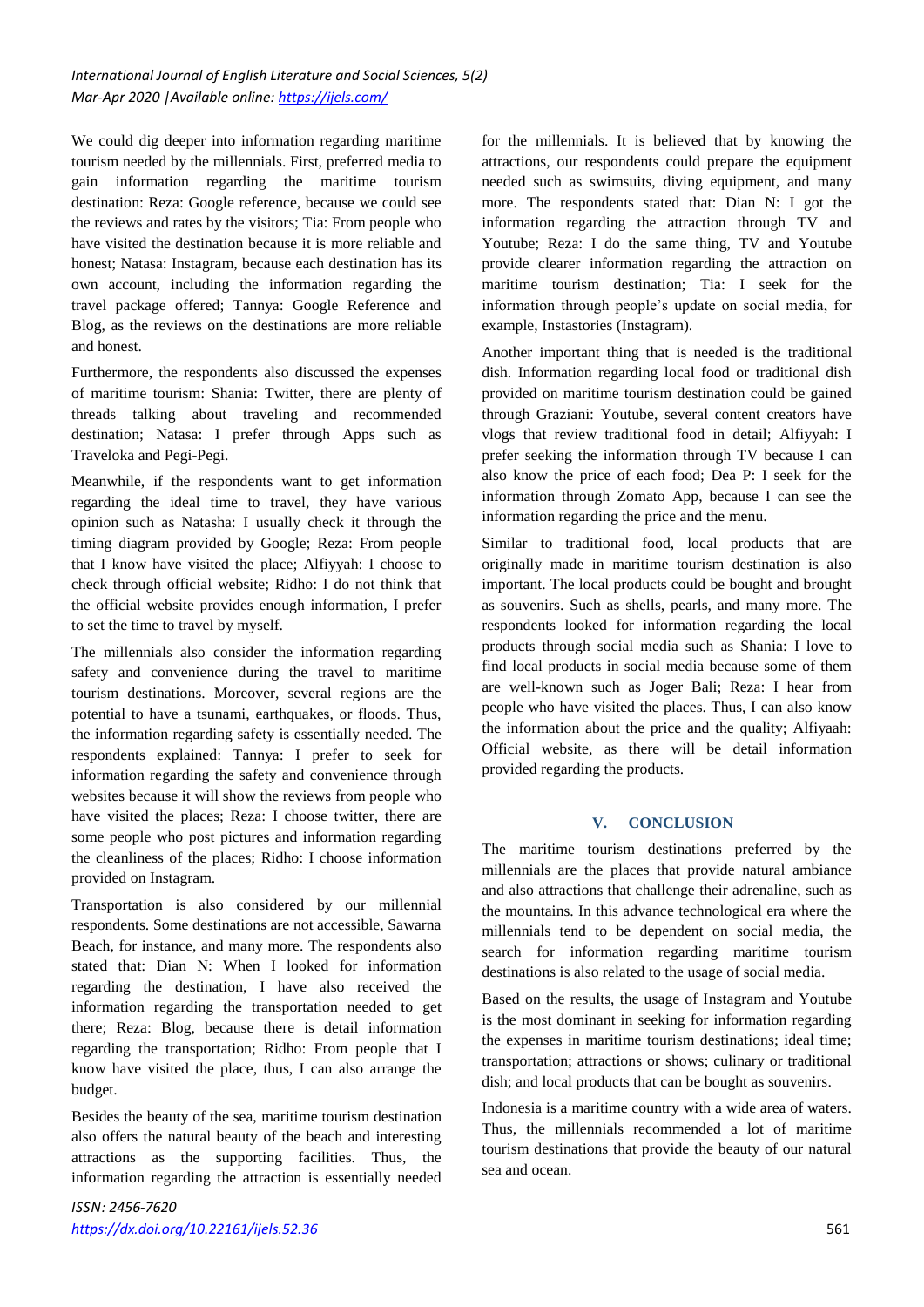We suggest that the information could be delivered more detail and to be more appropriate to the what the tourists need. Especially the millenials, both domestic and foreign.

It Also suggested that the management or the government should put more attention and care toward the facilities provided onmaritime tourism destinations in order to provide a more convenient trip. The transportation, access, attraction, safety, and convenience also should be more considered.

#### **ACKNOWLEDGEMENTS**

This article is the result of joint research with the faculty of communication at al Azhar University in Jakarta. Because of that the researcher would like to thank Prof. Dr. Ngadino Surip as the Chancellor of the Mercu Buana Jakarta University and the Chancellor of the Al Azhar University who have provided opportunities and material.

#### **REFERENCES**

- [1] Almeida-Santana, A., & Moreno-Gil, S. (2017). New trends in information search and their influence on destination loyalty: Digital destinations and relationship marketing. *Journal of Destination Marketing and Management*. https://doi.org/10.1016/j.jdmm.2017.02.003
- [2] Asghar, H. M. (2015). Measuring Information Seeking through Facebook: Scale development and initial evidence of Information Seeking in Facebook Scale (ISFS). *Computers in Human Behavior*. https://doi.org/10.1016/j.chb.2015.06.005
- [3] Borgatti, S. P., & Cross, R. (2003). A relational view of information seeking and learning in social networks. *Management Science*. https://doi.org/10.1287/mnsc.49.4.432.14428
- [4] Cabiddu, F., Carlo, M. De, & Piccoli, G. (2014). Social media affordances: Enabling customer engagement. *Annals of Tourism Research*. https://doi.org/10.1016/j.annals.2014.06.003
- [5] Cahyanto, I., Pennington-Gray, L., Thapa, B., Srinivasan, S., Villegas, J., Matyas, C., & Kiousis, S. (2016). Predicting information seeking regarding hurricane evacuation in the destination. *Tourism Management*. https://doi.org/10.1016/j.tourman.2015.06.014
- [6] Chung, N., & Koo, C. (2015). The use of social media in travel information search. *Telematics and Informatics*. https://doi.org/10.1016/j.tele.2014.08.005
- [7] Cresswell, J. W., Plano-Clark, V. L., Gutmann, M. L., & Hanson, W. E. (2003). Advanced mixed methods research designs. *Handbook of Mixed Methods in Social and Behavioral Research*.
- [8] Dolan, R., Conduit, J., Fahy, J., & Goodman, S. (2016). Social media engagement behaviour: a uses and gratifications perspective. *Journal of Strategic Marketing*. https://doi.org/10.1080/0965254X.2015.1095222

# *ISSN: 2456-7620*

- [9] Goossens, C. (2000). Tourism information and pleasure motivation. *Annals of Tourism Research*. https://doi.org/10.1016/S0160-7383(99)00067-5
- [10] Gottlieb, J., Oudeyer, P. Y., Lopes, M., & Baranes, A. (2013). Information-seeking, curiosity, and attention: Computational and neural mechanisms. *Trends in Cognitive Sciences*. https://doi.org/10.1016/j.tics.2013.09.001
- [11] Gursoy, D., & McCleary, K. W. (2004). An integrative model of tourists' information search behavior. *Annals of Tourism Research*. https://doi.org/10.1016/j.annals.2003.12.004
- [12] Hamid, S., Bukhari, S., Ravana, S. D., Norman, A. A., & Ijab, M. T. (2016). Role of social media in informationseeking behaviour of international students: A systematic literature review. *Aslib Journal of Information Management*. https://doi.org/10.1108/AJIM-03-2016-0031
- [13] Hamzah, Y. I., Penelitian, P., Pengembangan, D., Kepariwisataan, K., Pariwisata, K., & Kreatif, D. E. (2013). Potensi Media Sosial Sebagai Sarana Promosi Interaktif Bagi Pariwisata Indonesia. *Jurnal Kepariwisataan Indonesia*.
- [14] Hanana, A., Elian, N., & Marta, R. (2017). Strategi Komunikasi Persuasif Dalam Menciptakan Masyarakat Sadar Wisata Di Kawasan Wisata Pantai Padang, Kota Padang. *Jurnal Ilmu Sosial Mamangan*. https://doi.org/10.22202/mamangan.1886
- [15] Harrigan, P., Evers, U., Miles, M., & Daly, T. (2017). Customer engagement with tourism social media brands. *Tourism Management*. https://doi.org/10.1016/j.tourman.2016.09.015
- [16] Hennink, M. M., & Leavy, P. (2015). Understanding Focus Group Discussions. In *Understanding Focus Group Discussions*. https://doi.org/10.1093/acprof:osobl/9780199856169.001.0 001
- [17] Junaid, I. (2016). Analisis data kualitatif dalam penelitian pariwisata. *Jurnal Kepariwisataan*.
- [18] Junaid, I. (2018). Assessing Competencies of Tourism Students through Poster Presentation: Evidence from Indonesia. *Journal of Tourism Management Research*. https://doi.org/10.18488/journal.31.2018.51.1.13
- [19] Junaid, I. (2019). Penguatan Moda Transportasi Lokal dalam Mendukung Kabupaten Pulau Morotai Sebagai Destinasi Wisata Unggulan. *Jurnal Wilayah Dan Lingkungan*. https://doi.org/10.14710/jwl.7.1.14-25
- [20] Junaid, I., & D'Hauteserre, A. M. (2017). Collaborative schemes for anticipating negative impacts of the tourists' visit. *Tourism and Hospitality Management*. https://doi.org/10.20867/thm.23.2.8
- [21] Kambele, Z., Li, G., & Zhou, Z. (2015). Travelers' Information-Seeking Behaviors. *Journal of Travel and Tourism Marketing*. https://doi.org/10.1080/10548408.2014.986017
- [22] Kent, M. L., Taylor, M., & White, W. J. (2003). The relationship between Web site design and organizational responsiveness to stakeholders. *Public Relations Review*. https://doi.org/10.1016/S0363-8111(02)00194-7